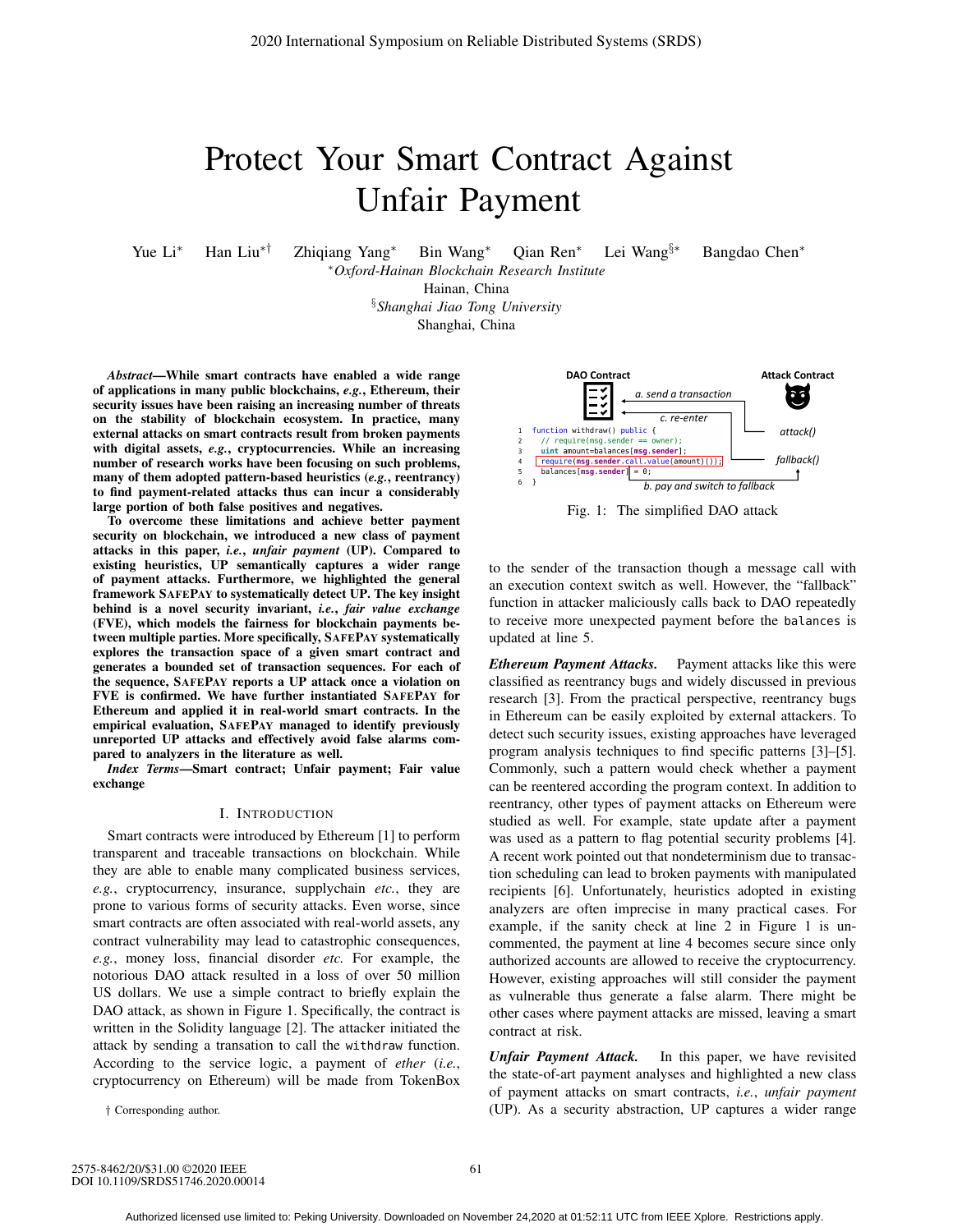

Fig. 2: Common programming patterns related to UP

of practical threats compared to existing types of attacks. To better understand UP, we use the illustrative example below to explain its characteristics. Figure 2 shows an Ethereum contract called TokenBox, which serves as a trading platform for cryptocurrency tokens. External accounts are allowed to trade a specific type of tokens for *ether*. Specifically, TokenBox creates two *state variables* (owner and token), whose values are permanently stored on blockchain. Besides, the contract defines four functions and an unnamed *fallback* function to process external transactions.

*Case A: Free owner for everyone.* The function withdraw (line 8-11) allows the owner of TokenBox to withdraw funds (*ether*). However, due to a typo in the function name ("Tokenbox" instead of "TokenBox"), Tokenbox (line 6-8) works as a normal public function rather than the contract constructor which is called only when the contract is initiated [2]. We further describe a specific case with two transactions involved where any external attackers (*e.g.*, Alice and Bob) could make him/herself the owner.

- Transaction 1 Alice calls Tokenbox to lift herself up to an owner (line 6).
- Transaction 2 Alice withdraw() a specific amount of *ether*.

With transaction 2 following 1 in a mined block, an attacker Alice would be able to bypass the check at line 9 and perform a one-way payment from the contract to arbitrary accounts, leading to a UP.

*Case B: Costless trade for ether.* The function trade (line 25-30) enables a token swap service between TokenBox and another account (*i.e.*, msg.sender). Specifically, msg.sender gets *ether* from TokenBox (line 20) and pays a specific type of tokens to TokenBox (line 21). Consequently, an attacker Bob could exploit a UP at line 21 via two steps.

- Transaction 3 Bob creates an externally-controlled address token by calling setToken() (line 15-17).
- Transaction 4 Bob recursively enters trade() when the execution is given to token at line 21.

In this specific case of UP, there are two payments (line 20 and 21) where a reentrancy could be manifested in one of them (when transferFrom at line 21 is not defined at the address of token)\*. That way, the contract would be iteratively paying to msg.sender without receiving anything.

Particularly, both of the payments in *Case B* are considered secure against reentrancy attacks as discussed in [3], [4], [7], because they are neither re-enterable (line 20) nor associated with ether (line 21). Yet combined together, they lead to an unfair payment situation. Although UP provides a general view on security attacks of smart contracts, they are hard to detect. We summarize the main challenges below.

*Challenge 1: General Definition of UP.* There is no general security definitions for unfair payments at the time of writing, making it difficult to design systematic analyses and tools to find such payment attacks in practice.

*Challenge 2: Transaction Space Exploration.* Finding UP requires analyzing transaction scenarios with possibly complicated control-flow and data-flow, *e.g.*, track a payment recipient across multiple transactions. Such analysis is essentially hard due to a potentially large transaction space.

*Challenge 3: Payment Analysis.* A key task of the UP detection is to understand payment in smart contracts, *i.e.*, who is paying to whom. However, given the fact that there are different types of blockchain payments, a general way to analyze payments is highly desired.

*Our Insight.* To address these challenges, we highlighted a novel analysis framework SAFEPAY to detect UP issues in smart contracts. The key insight behind is a new security invariant, *i.e.*, *fair value exchange* (FVE), which models the fairness of blockchain payments. Compared to existing patternbased heuristics, the proposed invariant is able to identify hidden vulnerable scenarios without incurring too many false reports. Based on FVE, a UP is flagged if a violation on FVE is found. To this end, SAFEPAY systematically explores the

<sup>\*</sup>Fallback function is called if the target function cannot be found [1].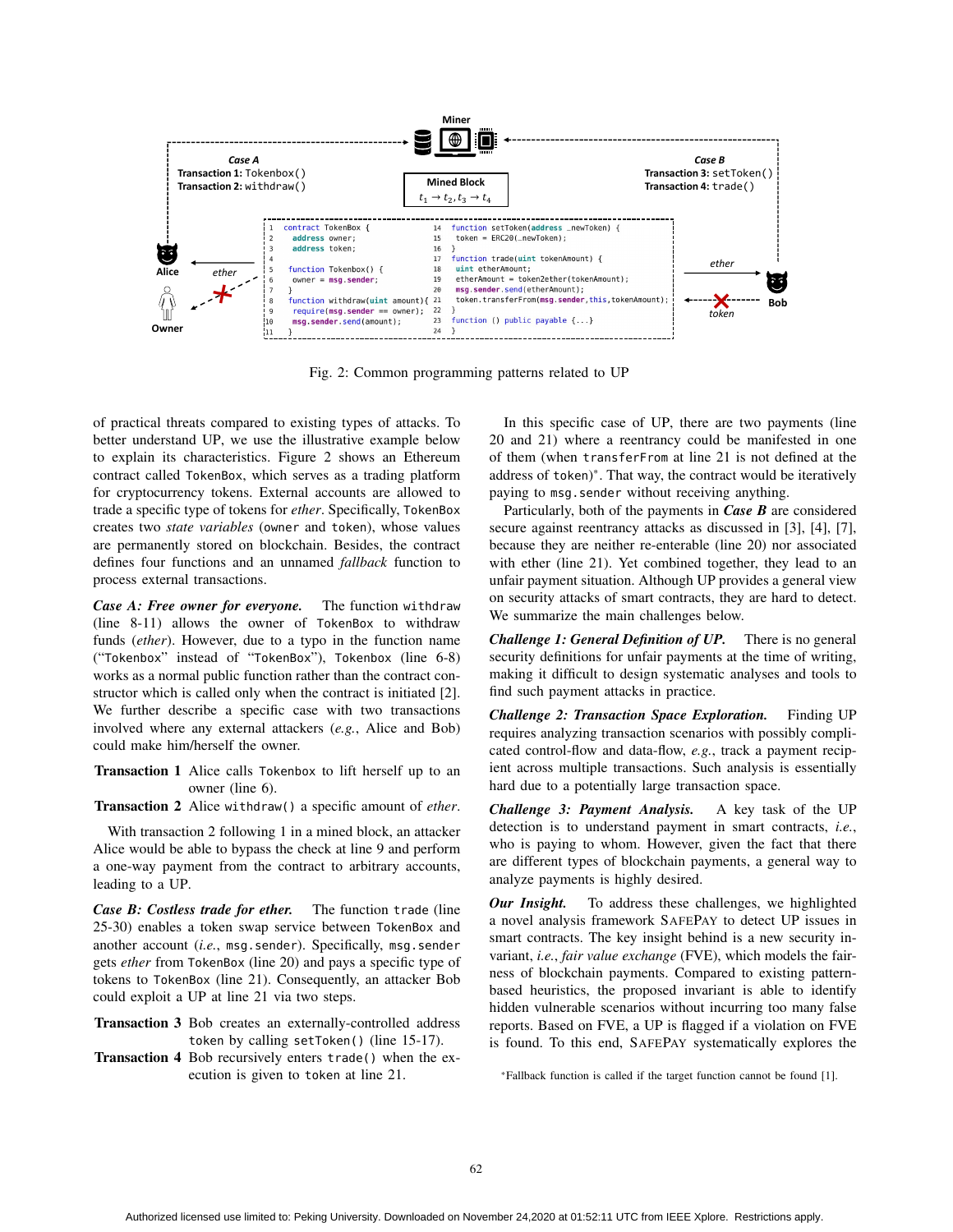transaction space of a given smart contract by symbolically executing it and generating feasible transaction sequences within a specific bound. Furthermore, we have instantiated SAFEPAY and applied it in finding UP in Ethereum smart contracts. In the evaluation, SAFEPAY managed to report previously unknown payment attacks and avoid a large portion of false alarms compared to analyzers in the literature.

*Contribution.* Main contributions of this work are as below.

- We introduced the *unfair payment* (UP) attack of smart contracts which is semantically different from existing attacks and further highlighted *fair value exchange* (FVE) as a formal security invariant on blockchain payments.
- We have designed the SAFEPAY analysis framework based on FVE to systematically detect potential UP attacks in a given smart contract. Compared to existing analyses, SAFEPAY is able to achieve a better balance between false negatives and positives.
- We have conducted a large-scale evaluation in Ethereum and found previously unreported payment attacks.

*Paper Organization.* The remainder of this paper is organized as follow. §II introduces background information of Ethereum, Ethereum Virtual Machine and blockchain transactions. In §III, we present the design of SAFEPAY. §IV shows the empirical evaluation results on SAFEPAY. §VI discusses on related works. §VII concludes the whole paper.

# II. BACKGROUND

## *A. Ethereum Assets*

Ethereum has two types of assets called *ether* and token. *ether* as Ethereum cryptocurrency is the fundamental asset for operation of Ethereum, which could be transferred between accounts through two types of message calls. The first type of message call implements *ether* payment with high-level programming APIs. There are several built-in APIs in Solidity [2], *e.g.*, including call.value()(), send(), transfer() *etc.* Another type of message call is to invoke a normal external contract function with payable tag. The payable in Solidity enables the function to receive *ether* into the contract from the caller. The token within Ethereum began when someone wrote a smart contract to manage balances which are actually value counters stored in a contract. For example, the balances in Figure 1 at line 3. It is literally a mapping of addresses to numbers storing the balance of each address. The token transfer occurs on the update of local storage (line 5 in Figure 1) or the update of storage in a token-managed contract via a message call (line 21 in Figure 2). One of the most significant contracts for token-management is known as ERC20, which has emerged as the technical standard used for smart contracts to design tokens. Specifically, the transferFrom function in ERC20 takes three arguments, *i.e.* from, to and value, which performs the update of balances[from] and balances[to].

# *B. Ethereum Virtual Machine*

Ethereum Virtual Machine (EVM) runs smart contract codes to automatically conduct transactions on Ethereum blockchain [8]–[10]. The Ethereum Virtual Machine has three locations where it can store data: stack, memory and storage. The Storage, a persistent memory area for each account, contains all the contract state variables, for instance, the state variable owner in line 2 of Figure 2. The Memory is used to hold temporary values, for instance, the variable etherAmount in line 19. The Stack is used to hold small local variables and perform all calculations. EVM is designed with its own set instructions, which supports arithmetic, bit, logic and comparison operations. We informally explain 3 types of instruction closely related to UP. The message call is triggered by CALL instruction. CALL specifics 7 parameters, *i.e.*, gas value given for the call, callee address, ether value attached to the call, input offset, input length, output offset and output length. This callee address can be derived from the caller address (msg.sender), input data, or storage variables. SSOTRE/SLOAD stores value and loads value from the storage respectively. JUMP/JUMPI causes a jumping operation from current instruction to a specific offset.

## III. DESIGN OF SAFEPAY

## *A. Fair Value Exchange*

§I informally explained FVE, now we describe its formal definition. To begin with, an *ether* payment operation is formulated as  $m = \langle g, s, r, v, C \rangle$ . Specifically, g is the maximum<br>amount of gas (i.e., transaction fee in Ethereum) granted for amount of *gas* (*i.e.*, transaction fee in Ethereum) granted for m. s, r is the address of the sender and recipient,  $v$  is the amount of *ether* (*i.e.*, Ethereum cryptocurrency) to be paid in  $m, C = \{c_0, c_1, \dots, c_n\}$  is a set of path conditions to permit the payment. For example, the payment at line 4 in Figure 1 is formulated as  $\langle g^*, DAO, I_s, \text{amount}, \phi \rangle$ .  $g^*$  is the amount of gas given to the transaction on withdraw the sender of payment given to the transaction on withdraw, the sender of payment is DAO,  $I_s$  is represent msg.sender which is the recipient of payment, amount is value of *ether* to be paid and  $\phi$  is an empty set.

Definition 1 (Ethereum Value). We define the value of Ethereum in two forms, *i.e.*, *ether* and *token* respectively. While *ether* is the cryptocurrency on Ethereum, *token* is often implemented as a specific storage data.

Definition 2 (Value Transfer). A contract value transfer is a triple  $\langle X, Y, \rightarrow \rangle$ , where X and Y are the address of the payer and payer repectively  $\rightarrow \subseteq \longrightarrow \longrightarrow$  denotes the payer and payee respectively.  $\rightarrow \in \{\rightarrow_e, \rightarrow_t\}$  denotes the transfer operations on Ethereum values. There are two types of allowed operations, *i.e.*, direct *ether* transfer  $(\rightarrow_e)$  between X and Y, and *token* update  $(\rightarrow_t)$  on the blockchain storage. For example, transfer of an ERC20 from  $X$  to  $Y$  (denoted as  $X \rightarrow_t Y$  amounts to updating the storage data balances in a token smart contract, *e.g.*, update(balances[X]) and  $update(balances[Y]).$ 

Definition 3 (Fair Value Exchange). FVE is designed to model a transaction scenario  $t$  (with single or multiple transactions)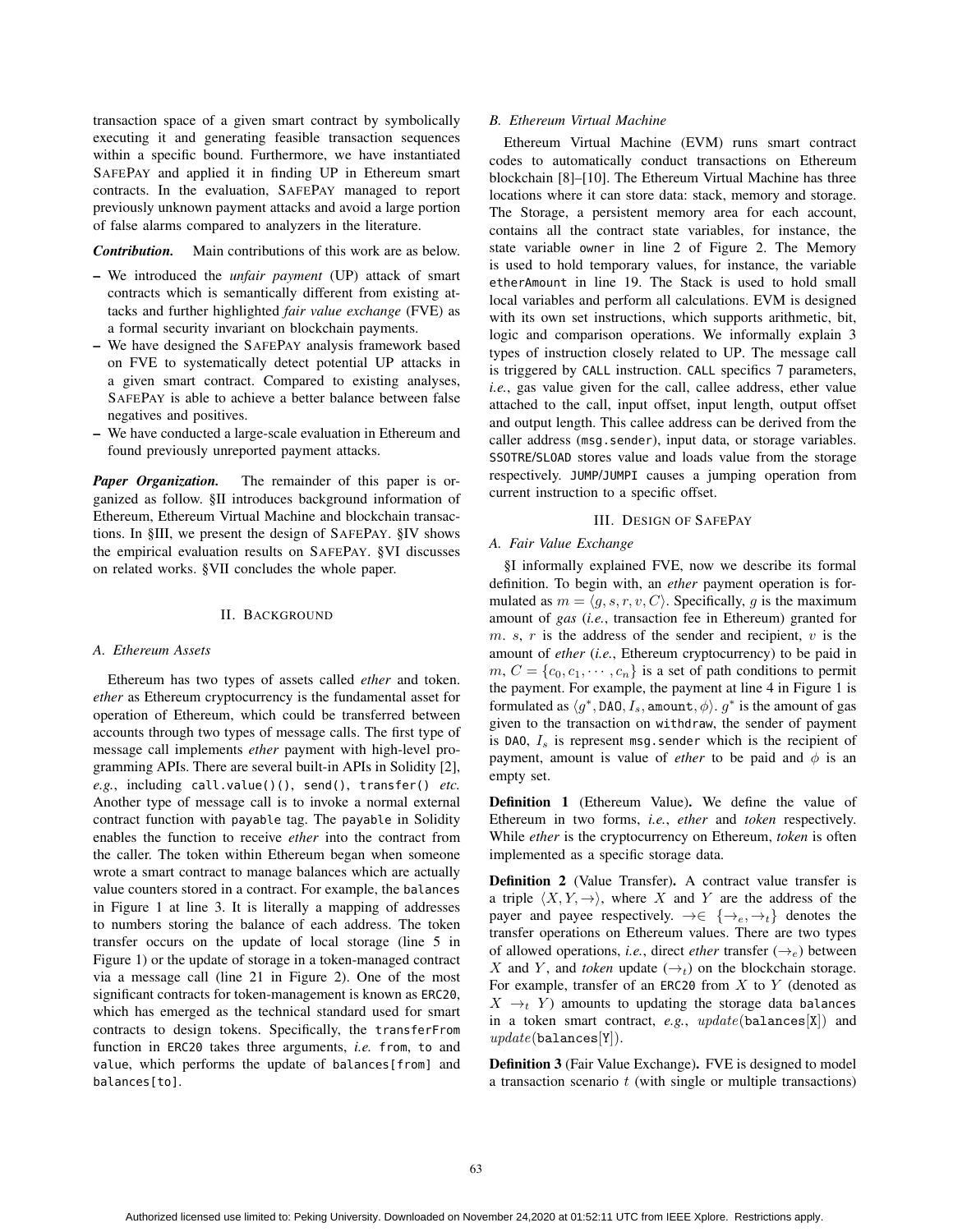

Fig. 3: The general workflow of the SAFEPAY framework

where each party fairly pays to others. For an address  $r$  and a transaction scenario  $t = s_1 s_2 \cdots s_n$  where  $s_i$   $(1 \le i \le n)$  is an operation, *e.g.*, ether payment, update on storage *etc.*, we use  $V_{-\infty}^{t}$  (r) to store a key-value table of ether value transfer to  $V_{-\infty}^{t}$  (r) to store a key-value table of ether value transfer to a blockchain address r in t. For example,  $\langle s, v \rangle \in V_{\rightarrow e}^t(r)$ <br>indicates a payment with v ether from s Moreover we indicates a payment with  $v$  ether from  $s$ . Moreover, we use  $V_{\rightarrow t}^t(r)$  to denote a set of token transfer from r, e.g.,<br> $x \oplus i \in V^r$  is an undate r at program counter *i* parameterized  $x@i \in V_{-i}^k$  is an update x at program counter *i* parameterized<br>by  $x \sum_{k=1}^{k} (x + (x - x) \in V_k^k(x)) = 0$  indicates a zero by  $r \n\sum_{j=1}^{k} \{v_j \mid (s_j, v_j) \in V_{-k}^{\mathfrak{t}}(r)\} = 0$  indicates a zero-<br>ether transfer to x where k is the length of  $V^{\mathfrak{t}}(r)$ . Similarly ether transfer to r where k is the length of  $V_{\to e}^t(r)$ . Similarly,<br>  $V^t(r) = \phi$  means no data values are paid from r. For a  $V_{-t}^{t}(r) = \phi$  means no data values are paid from r. For a blockchain address r we said that t is an EVE with a specific blockchain address  $r$ , we said that  $t$  is an FVE with a specific bounds  $k$  if at least one of the following conditions hold:

i)  $\sum_{j=1}^{k} \{v_j \mid \langle s_j, v_j \rangle \in V_{\rightarrow_e}^t(r)\} \neq 0 \leftrightarrow V_{\rightarrow_e}^t(r) \neq \phi;$ <br>ii) t only permits a finite set of addresses to execute

ii) t only permits a finite set of addresses to execute,  $e.g.,$ <br> $\therefore$  owner of the contract the owner of the contract.

#### *B. Overview*

Based on the FVE invariant, we designed the SAFEPAY framework to automatically detect UP. SAFEPAY takes as input a smart contract  $p$  to be analyzed, either in the form of Solidity source code or EVM bytecode. The *Input Preprocessor* is executed to produce Application Binary Interface (ABI) file, the assembly code of the contract and a source map file for further analysis. The *CFG Builder* constructs the control flow graph (CFG)  $\mathcal{G}_p$  for p. This is done via generating basic blocks and connecting them based on the JUMP and JUMPI instructions. At this point,  $\mathcal{G}_p$  may have unconnected basic blocks for the reason that some of the jump target addresses cannot be resolved statically. Then, the *Symbolic Transaction Engine* performs symbolic execution process on p with symbolic transaction variables, *e.g.*, sender address, input data, block information *etc.*.  $\mathcal{G}_p$  is iteratively refined in this step by connecting isolated basic blocks. Furthermore, *Symbolic Transaction Engine* tracks the transaction dataflow using a dynamic taint analysis technique (§III-C) so that we know

how different values (especially storage data) are dependent on specific *taints*, *e.g.*, first four bytes of transaction input. After a program path t in  $\mathcal{G}_p$  is executed, *Metadata Generator* generates *transaction metadata* for t (§III-D). Generally, the metadata captures two types of information of t, *i.e.*, path conditions and state updates. Based on all the collected metadata in  $\mathcal{G}_p$ , The *Core Detector* employs an SMT solver to detect UP in  $p$  (§III-E). Particularly, the detection aims at checking satisfiability of the FVE oracle as defined in §III-A for not only a single transaction scenario but multiple transactions as well. If a UP is found, SAFEPAY will produce a JSON report for UP issues to help developers understand the problem.

## *C. Symbolic Transaction Engine*

Security analysis in SAFEPAY is started from the module *Symbolic Transaction Engine*, which is designed to symbolically execute possible transactions on the given contract CFG and adopted in previous research [3], [11]. The process of *Symbolic Transaction Engine* is similar and works as follows. Firstly, each symbolic path in the CFG is referred to a single transaction, we symbolize a transaction by using symbolic values for its data, *e.g.*, transaction input is represented as the symbol  $I_d$ . Then, basic blocks from a CFG are iteratively fetched for execution on the symbolic input. All the instructions in basic block are interpreted by the engine to update contract storage or communicate with other contracts on blockchain.

Unlike traditional processes, we track the important dataflow information on the fly and compute the important data dependency relationship based on it. Specifically, we choose to use a dynamic taint analysis technique that marks *taints* and tracks their flows in the execution [12]. In our context, such taints include three types of sources  $\{I_s, I_d, H\}$ .  $I_s$  and  $I_d$  is the sender of a transaction and the transaction input data, respectively. H represents block variables [1], *e.g.*, block number, block hash *etc.* In addition, we use the symbols  $I_s^*$ ,  $I_d^*$  and  $H^*$  to represent values that are dependent on  $I_t$ ,  $H_t$  respectively. To track the flow of these taints  ${I_s, I_d, H}$  respectively. To track the flow of these taints, SAFEPAY propagates tainted data in different spaces (*i.e.*, stack, memory, storage) when symbolically executing an EVM instruction. More specifically, the propagation rules are defined in Table I.

For example, the EVM instruction CALLDATALOAD gets 32 bytes of transaction input data  $I_d(i : i+32)$  and puts them on the stack. SAFEPAY extends the structure of stack frames and uses a special field to represent a taint  $I_d^*$  from  $I_d$ . Similarly, other types of taints will be tracked in this way when  $S_A E E P_A Y$ other types of taints will be tracked in this way when SAFEPAY interprets an instruction. By checking the taint field of a specific data space, *e.g.*, stack frame, we would be able to know whether the data is dependent on any taint source. We use the following example for further explanation.

*Example.* Figure 4 shows a partial control-flow graph (CFG) of the withdraw function in Figure 2. We also highlight the EVM stack to explain the process of taint propagation as described in Table I. Specifically, the transaction input  $I_d$  is marked as a taint and pushed onto the stack as CALLDATALOAD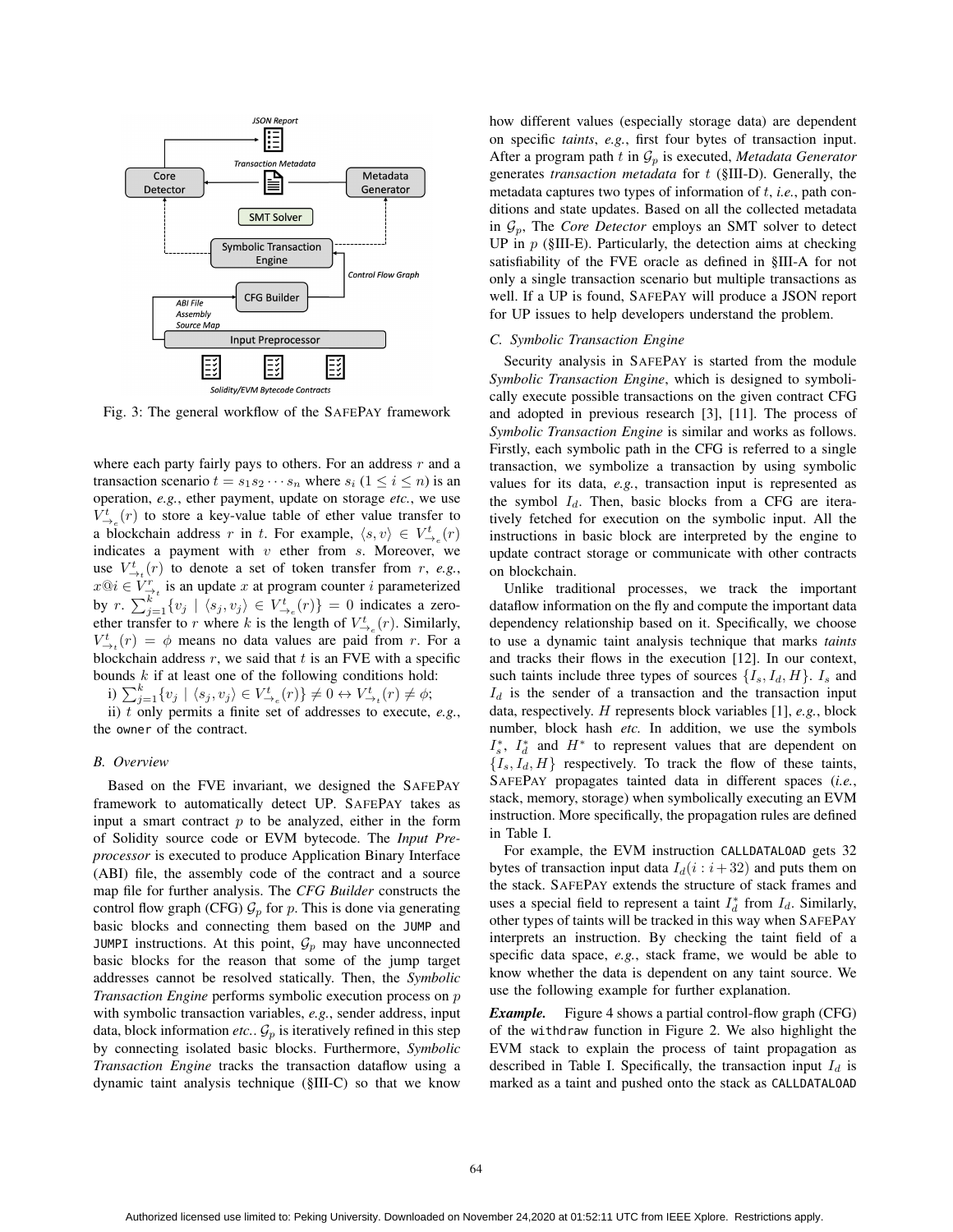TABLE I: Representative taint propagation rules in SAFEPAY

| <b>Instrcutions</b>      | <b>Before</b>                                                                            | After                                                                                                                                                                  | <b>Description</b>                  |
|--------------------------|------------------------------------------------------------------------------------------|------------------------------------------------------------------------------------------------------------------------------------------------------------------------|-------------------------------------|
| CALLDATALOAD i           | $[\langle \perp, \perp \rangle, \cdots]$                                                 | $[\langle \perp, \perp \rangle, \langle I_d(i:i+32), I_d^* \rangle, \cdots]$                                                                                           | Taint from transaction input        |
| CALLER                   | $[(\perp, \perp), \cdots]$                                                               | $[\langle \perp, \perp \rangle, \langle I_s, I_s^* \rangle, \cdots]$                                                                                                   | Taint is the sender of transaction  |
| CALLDATACOPY $m, i, l$   | $m[\langle \perp, \perp \rangle, \cdots]$                                                | $m[\langle \perp, \perp \rangle, \langle I_d(i:i+l), I_d^* \rangle, \cdots]$                                                                                           | Copy transaction input to memory    |
| SSTORE $s, i$            | $s(\perp,\perp),\cdots$                                                                  | $s(\perp,\perp), \langle I_d(i:i+256), I_d^*\rangle, \cdots]$                                                                                                          | Writes a value to storage           |
| <b>NUMBER</b>            | $[\langle \perp, \perp \rangle, \cdots]$                                                 | $[\langle \perp, \perp \rangle, \langle H.num, H^* \rangle \cdots]$                                                                                                    | Taint form block number             |
| <b>BLOCKHASH</b> $H.num$ | $[\langle \perp, \perp \rangle, \cdots]$                                                 | $[\langle \perp, \perp \rangle, \langle Hash(H.num), H^* \rangle \cdots]$                                                                                              | Taint form the hash of block number |
| ADD $v_1$ $v_2$          | $[\langle \perp, \perp \rangle, \langle v_1, I_d^* \rangle, \langle v_2 \rangle \cdots]$ | $[\langle \perp, \perp \rangle, \langle v_1 + v_2, I_d^* \rangle, \cdots]$                                                                                             | Taint propagation through ADD       |
| EQ $v_1$ $v_2$           |                                                                                          | $[\langle \perp, \perp \rangle, \langle v_1, I_d^* \rangle, \langle v_2 \rangle \cdots] \quad [\langle \perp, \perp \rangle, \langle computed, I_d^* \rangle, \cdots]$ | Taint propagation through EQ        |



Fig. 4: Partial control-flow graph of the withdraw

is symbolically executed (top). When an EQ instruction is executed on the top two stack elements, *i.e.*,  $I_d$  and  $0 \times 00$ , the symbolic result computed is tainted as well since its value is dependent on  $I_d$  (middle). As the symbolic transaction proceeds to the CALL instruction (the payment at line 10 in Figure 2), a tainted  $I_d$  is the top third stack element (bottom). That said, the  $I_d$  is used as a parameter of the payment instruction CALL. In this manner, we are able to track the data flow dependency through a symbolic transaction according to the taint propagation rules defined in Table I.

### *D. Metadata Generator*

In the symbolic execution process of SAFEPAY, a *Metadata Generator* is repeatedly invoked to produce transaction metadata for security analysis. As described in §III-B, each transaction tx in this process is modeled via *transaction metadata*, *i.e.*, path conditions of  $tx$  and state updates in  $tx$ . More formally, a metadata  $S_{tx}$  of tx is defined as a tuple  $S_{tx} := \langle U_{tx}, P_{tx} \rangle$ , where  $U_{tx}$  is a set of token payment *(i.e.*, undates on local storage or external storage) and *P<sub>c</sub>* is a set updates on local storage or external storage), and  $P_{tx}$  is a set of *ether* payment (*i.e.*, message call [1] with ether attached) in t. For a local storage update  $u_l : \langle v, l, \{c_0, \dots, c_k\} \rangle \in U_{tx}$ ,<br>v, and I denote the new value v, of the storage at location I  $v$  and  $l$  denote the new value  $v$  of the storage at location  $l$ .  ${c_0, \dots, c_k}$  stands for a set of conditions to reach  $u_l$ . And the external storage update via the message call is defined as  $u_e$ :  $\langle t, m, \{c_0, \dots, c_k\} \rangle \in U_{tx}$ , where t is the address of external contract m is a set of address type variables that may external contract,  $m$  is a set of address type variables that may involve external storage updates which captured by analyzing the input data of the message call. Moreover, for an *ether* payment  $p: \langle g, s, r, v, C \rangle @i \in P_{tx}$ , it is encoded as described<br>in SIILA, with a program counter i. In general, Metadata in §III-A with a program counter i. In general, *Metadata Generator* offers interfaces to *Symbolic Transaction Engine*

to generate transaction metadata. In this sense, the generation of metadata is decoupled from symbolic execution such that a new type of metadata can be flexibly extended. Once a transaction in CFG is processed, the corresponding metadata is produced and sent to the *Core Detector* to search for potential unfair payments.

*Example.* Consider function withdraw in Figure 3. The transaction of it only involves an ether payment in line 10. So the metadata cloud be formulated as  $S_w := \langle \phi, P_w \rangle$ , where  $P_w$ <br>only contain a nayment  $n \to \langle \phi^* \rangle$ . TokenBox L amount  $C \rangle$ only contain a payment  $p_w$ :  $\langle g^*,$  TokenBox,  $I_s$ , amount,  $C \rangle$ . And the condition of payment  $C : \{c_0 \cdots, owner ==$  $I_s, \dots, C_k$  restricts that msg.sender  $(I_s)$  must be the owner.

# *E. Core Detector*

The detection of UP is based on the collection of transaction metadata  $S = \{S_1, S_2, \dots, S_n\}$  generated during the process of symbolic execution. According to the definition in §III-A, SAFEPAY detects potential UP issues via searching for violations on the FVE oracle. More specifically, the detection

| <b>Algorithm 1:</b> Detection of UP issues                                                                                    |
|-------------------------------------------------------------------------------------------------------------------------------|
| <b>Input</b> : $S = \{S_1, S_2, \dots, S_n\}$ is a set of transaction metadata.<br>$k$ is the bound of transaction scenarios. |

**Output:**  $X = \langle P_F, T_F \rangle$  is the set of detected UP issues.

```
1 X \leftarrow \langle \phi, \phi \rangle
```
// Phases 1: Genrate a set of transaction sequences 2 for  $S_t \leftarrow \langle U_t, P_t \rangle \in S$  do  $\begin{array}{c|c} 3 & \text{if } P_t = \phi \text{ then} \\ 4 & \text{continue} \end{array}$  $\hfill\ensuremath{\mathsf{I}}$  continue 5 for  $p \in P_t$  do  $T \leftarrow T \cup \texttt{genTX}(p, S, k)$ // Phases 2: Detect UP in transaction sequences T 7 for  $T_i \in T$  do 8 **if** check $F(T_i, S_{T_i})! = \phi$  then  $T_F \leftarrow T_F \cup T_i$ 10  $P_F \leftarrow P_F \cup \text{checkF}(T_i, S_{T_i})$ 



works in a two-phase manner. In the first phase, SAFEPAY automatically selects all payments and generates a set of transaction sequences  $T$ , with a specific bound  $k$ . In the second phase, for each transaction sequence  $T_i = tx_1, tx_2, \ldots, tx_n$  in  $T$ , SAFEPAY checks whether  $T_i$  holds a UP. Lastly, the *Core Detector* generates the UP information in a JSON report.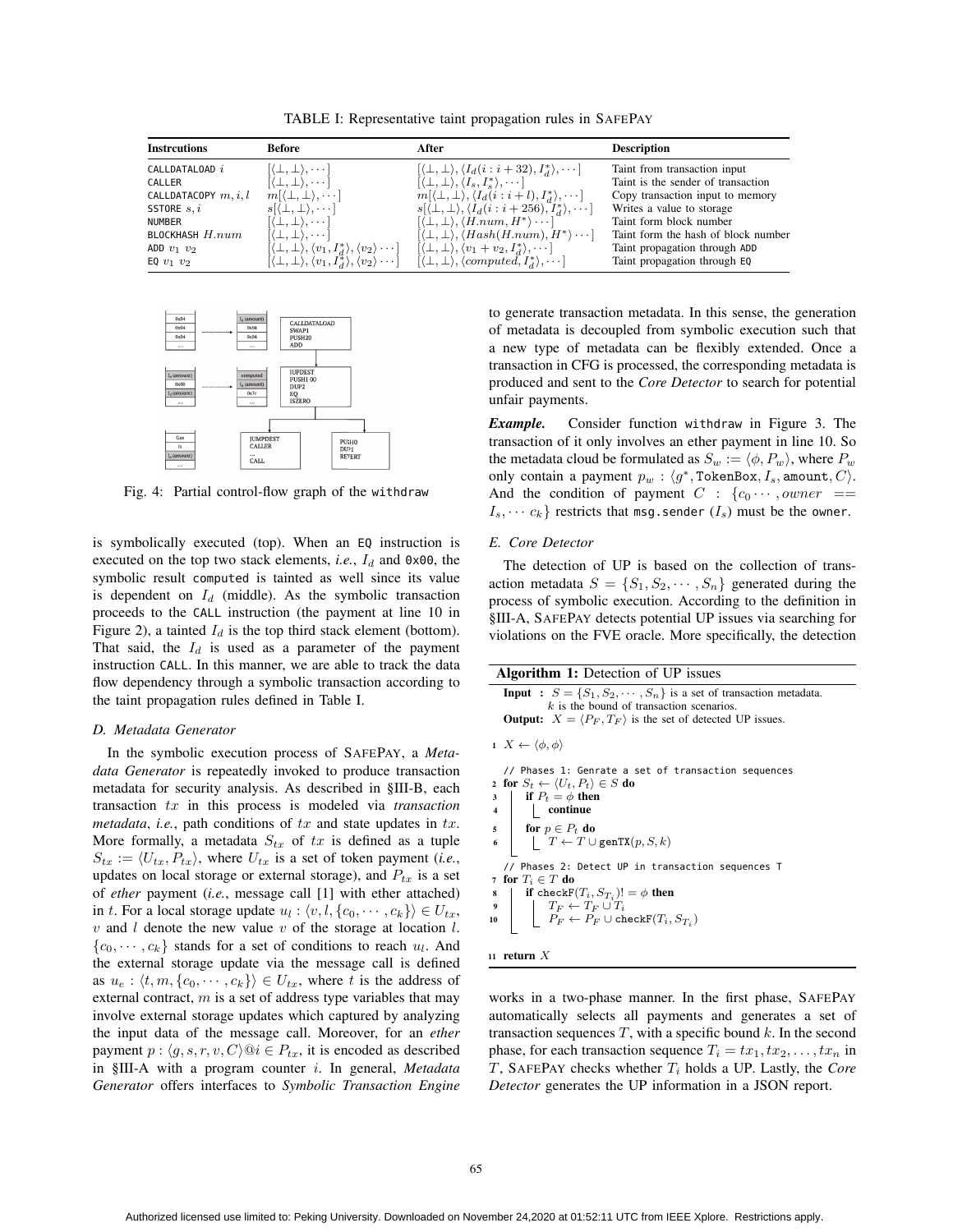Algorithm 2 describes the workflow of genTX, *i.e.*, a process to generate candidate transaction sequences which may trigger UP. Firstly, we push the transaction of payment  $p(x_p)$ in transaction sequences  $T_p$  as the start element (line 1-2). Secondly, given a bound  $k$ , we iteratively generate transaction sequences with no more than  $k$  transactions (line 3-7) to avoid transaction space exploration. Specifically, for generating a new set of transaction sequences with m transactions  $(T_m)$ , we traverse the first element  $tx_1$  in transaction sequences  $T_{m-1}$  and insert its related transactions  $tx_{S_i}$  in front of the transaction sequences (line 5-7). The  $tx_{S_i}$  is selected by a function checkI which is a boolean function utilizing SMT solver to check whether the given data update set  $U_i$  in  $S_i$ affect the condition or state of  $tx_1$  (line 6).

Algorithm 2: The genTX procedure

**Input :**  $p = \langle g, s, r, v, C \rangle$  is a payment operation at *x*.  $S = \{S_1, S_2, \dots, S_n\}$  is a set of transaction metadata. *k* is a specific bound to limit the number of transaction. **Output:**  $T_p$  a set of transaction scenarios for the payment  $p$ . 1  $T_p \leftarrow \{\{tx_p\}\}\$ 2  $T_1 \leftarrow T_p$ 3 for  $m$  in range $(2, k)$  do for  $S_i \leftarrow \langle U_i, P_i \rangle \in S$  do 5 **for**  $t_p = \{tx_1, tx_2, ..., tx_{m-1}\} \in T_{m-1}$  do<br>6 **f** checkI(U<sub>i</sub>, tx<sub>1</sub>) then 6 if checkI $(U_i, tx_1)$  then  $\left[ \right]$ *Tm* ← *Tm* ∪ {*tx<sub>S<sub>i</sub></sub>, tx*<sub>1</sub>*, tx*<sub>2</sub>*,..., tx<sub>m-1</sub>}*  $T_p \leftarrow T_p \cup T_m$ <sup>9</sup> return *V*

| <b>Algorithm 3:</b> The checkF procedure |  |  |  |  |  |
|------------------------------------------|--|--|--|--|--|
|------------------------------------------|--|--|--|--|--|

**Algorithm 3:** The checkF procedure<br>**Input** :  $T = \{tx_1, tx_2, \dots, tx_n\}$  is the transaction scenario with at least one payment.  $S_T = \{S_1, S_2, \cdots, S_n\}$  the set of transaction metadata.

**Output:** *P* is the UP  $\langle \cdots p_t, p_n, \cdots \rangle$ .

1  $P \leftarrow \phi$ 2  $\mathcal{V}[\rightarrow_e] \leftarrow 0$  $3 \quad \mathcal{V}[\rightarrow_t] \leftarrow \phi$ 4 for  $\langle p_t = \langle g_t, r_t, v_t, C_t \rangle, S_t = \langle U_t, P_t \rangle \rangle \in S_n$  do 5 for  $s \in S_n$  do<br>6 if  $s = p_t$  t if  $s = p_t$  then 7 | | <u>|</u> break 8 if  $s \in U_t$  &  $r_t \rightarrow s$  then  $\begin{array}{c|c|c|c|c} \mathbf{9} & \mathbf{if} & \mathbf{r}_t \rightarrow l_s \mid & \text{(checkR}(r_s, S_T) & \& r_t \rightarrow m_s) & \text{then} \end{array}$ 10  $\Big|\Big|$   $\Big|\Big|$   $\Big|$   $\Big|$   $\Big|$   $\Big|$   $\Big|$   $\Big|$   $\Big|$   $\Big|$   $\Big|$   $\Big|$   $\Big|$   $\Big|$   $\Big|$   $\Big|$   $\Big|$   $\Big|$   $\Big|$   $\Big|$   $\Big|$   $\Big|$   $\Big|$   $\Big|$   $\Big|$   $\Big|$   $\Big|$   $\Big|$   $\Big|$   $\Big|$   $\Big|$   $\Big|$   $\Big|$   $\Big|$   $\Big|$   $\Big|$ 11 if  $s = \langle g_s, r_s, v_s, C_s \rangle \in P_t$  &  $r_t = r_s$  then<br>
12  $\qquad \qquad |V| \rightarrow_e | = V| \rightarrow_e | + v_s$  $\lfloor \sqrt{v^2+e} \rfloor = \nu \lfloor \frac{1}{2} + v_s \rfloor$ 13 **if**  $\mathcal{V}[\rightarrow_e] > I_v$  &  $\mathcal{V}[\rightarrow_t] = \phi$  then 14 if checkR $(r_t, S_T)$  then<br>  $\downarrow P \leftarrow P \cup p_t$  $\begin{bmatrix} P \leftarrow P \cup p_t \end{bmatrix}$ <sup>16</sup> return *P*

Lastly, Algorithm 3 describes the checkF procedure for detecting violations on FVE. Specifically, for a set of transaction sequences T generated in previous procedures and their metadata  $S_T$ , we analyze the value exchange details. To this end, all the operations in metadata are explored one by one (line 4-15). For a token update operation as defined in Definition 2, we capture the operation that affects the recipient  $r_t$  value of  $p_t$  (line 8-10). Specifically, if the operation is a update on local storage  $u_l : \langle v, l, \{c_0, \dots, c_k\}$  and the storage<br>location *l* related to  $x_l$ , we add it to  $\mathcal{V}[\rightarrow l]$  (line 9). Otherwise location l related to  $r_t$ , we add it to  $\mathcal{V}[\rightarrow_t]$  (line 9). Otherwise, if the operation is a update on external storage via message call  $u_e: \langle r_s, m_s, \{c_0, \cdots, c_k\} \rangle$ , two conditions should be checked<br>(line 9): The first condition, check whether the address r, can (line 9): The first condition, check whether the address  $r_s$  can be manipulated via a boolean function checkR. And checkR utilizes the SMT solver to check whether the address  $r_s$  is dependent on taint sources  $\{I_s, I_d, H\}$  in the given transaction sequence. The second condition, check whether the recipient  $r_t$  is a part of input data m. If both conditions satisfied, this operation is regarded as a token transfer to the recipient  $r_t$ , and we push it into  $V[\rightarrow_t]$  (line 9-10). Moreover, for ether transfer operations, we check whether their receivers are the recipient of  $p_t$ . If so, the amount of ether attached to the transfer is accumulated (line 11-12). Based on FVE, we firstly check if the amount of ether to transfer out of the contract is larger than the amount of ether to be transferred in and there is no token transfer (line 13), then we check whether it can be manipulated by arbitrary address using the function checkR (line 14). The payment  $p_t$  that passes the above condition will be added to the UP set  $P$  (line 15).

#### IV. EVALUATION

*Implementation.* We have instantiated SAFEPAY as a detector for Ethereum unfair payments. Specifically, we used the py-solc [13] to compile smart contracts with different versions. Z3 [14] 4.6.0 was used as the SMT solver to check the feasibility of potential UP issues. In principle, SAFEPAY is general and not specific to the current implementation. That said, any EVM based symbolic executor and SMT solver would fit in this setting.

*Experiment setup.* Our experiments were performed on a Linux machine with i9-9900K CPU@3.60GHz and 64GB of RAM with 16 MB SmartCache. For Z3, we set the timeout to be one second per request. The global timeout for the symbolic execution was set to 300 seconds for each contract.

- *Dataset.* Two types of datasets were used in our evaluation.
- Dataset-B contains both buggy and fixed versions of smart contracts related to payment attacks from two security benchmarks [15], [16].
- Dataset-L includes a large set of real-world smart contracts from Etherscan [17]. 46,327 were used in total.

# *A. Comparison with Existing Analyzers*

We evaluated the effectiveness of SAFEPAY via comparisons with state-of-art analyzers on two types of datasets as aforementioned. The comparison tools included Oyente (v0.2.7) [3], Mythril (v0.21.15) [18] and Securify (2019-05- 01) [4]. Since existing analyzers provided no direct support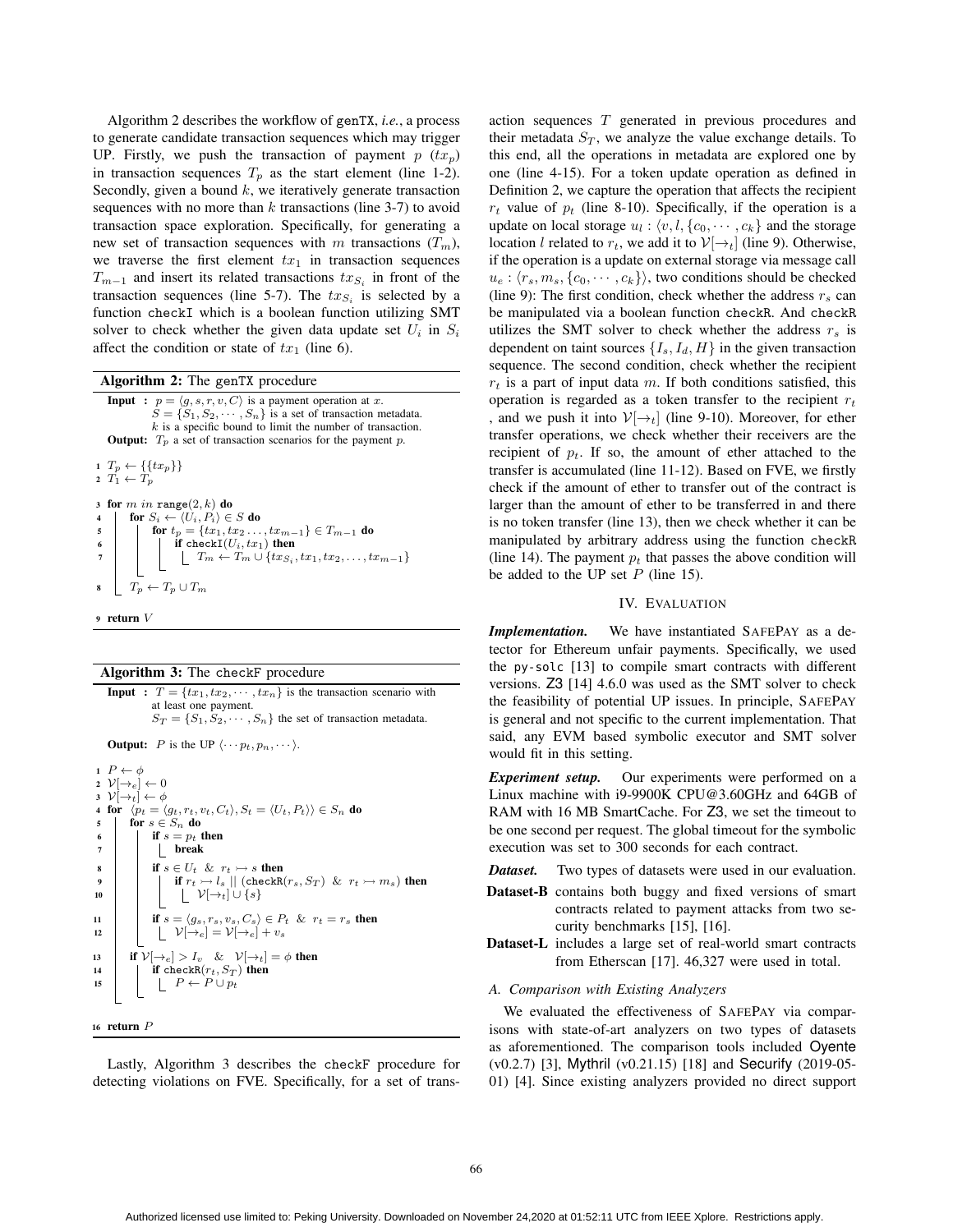Contract Buggy Line SAFEPAY Securify Mythril Oyente simple\_dao.sol 17  $\checkmark$   $\checkmark$   $\checkmark$   $\checkmark$   $\checkmark$   $\checkmark$   $\checkmark$   $\checkmark$   $\checkmark$   $\checkmark$   $\checkmark$   $\checkmark$   $\checkmark$   $\checkmark$   $\checkmark$   $\checkmark$   $\checkmark$   $\checkmark$   $\checkmark$   $\checkmark$   $\checkmark$   $\checkmark$   $\checkmark$   $\checkmark$   $\checkmark$   $\checkmark$   $\checkmark$   $\checkmark$   $\checkmark$   $\checkmark$   $\checkmark$   $\checkmark$   $\checkmark$   $\checkmark$ DAO.sol 911  $\checkmark$   $\checkmark$   $\checkmark$ SpankChain\_Payment.sol 422 ✗ ✗✗ modifier\_reentrancy.sol 14 ✗ ✗ ✗ simple\_dao\_fixed.sol ∗ ✗ modifier\_reentrancy\_fixed.sol

TABLE II: UP detection result on **Dataset-B**. According to the benchmark contract,  $\checkmark$  represents a true positive or true negative and ✗ represents a false positive or false negative. ∗ indicates a bug-free contract.

TABLE III: Detection results of unfair payment attacks on Dataset-L. For Securify and Mythril, two kinds of analysis were considered since they both targeted on payment-related issues.

| <b>Detector</b> | Analysis                                                               | <b>#Reported Attacks</b> |              |              |                        |
|-----------------|------------------------------------------------------------------------|--------------------------|--------------|--------------|------------------------|
|                 |                                                                        | #Unfair                  | #Fair        | #Total       | False Positive $(\% )$ |
| <b>SAFEPAY</b>  | Unfair Payment                                                         | 510                      | 80           | 590          | 13.5%                  |
| Securify        | DAO in contract<br>UnrestrictedEtherFlow in contract                   | 376<br>33                | 6.148<br>584 | 6.524<br>617 | 94.2%<br>94.6%         |
| Mythril         | External call to user-supplied address<br>Unprotected Ether Withdrawal | 53<br>141                | 1.099<br>64  | 1,152<br>205 | 95.3%<br>31.2%         |
| Ovente          | Reentrancy Vulnerability                                               | 31                       | 87           | 118          | 73.7%                  |

for UP, we used their results of payment-related analysis instead. Specifically, in the case of Oyente, we counted the number of *Reentrancy Vulnerability*. For Mythril, *External call to user-supplied address* and *Unprotected Ether Withdrawal* were considered. In terms of Securify, *DAO in contract* and *UnrestrictedEtherFlow in contract* were included, respectively. The comparison was designed not only to validate whether UP was able to cover more practical payment attacks than other heuristics, but to help develop in-depth understanding on blockchain payment security threats as well.

The results on Dataset-B is shown in Table II. For the four vulnerable contracts, namely simple\_dao.sol, DAO.sol, SpankChain.sol and modifier\_reentrancy.sol, SAFEPAY managed to detect three of them while other analyzers missed two or three potential attacks. Particularly, the SpankChain.sol contract which suffered from an attack with \$38,000 loss escaped from all the detection except for SAFEPAY. In the case of two fixed versions of vulnerable contracts, *i.e.*, simple\_dao.sol and modifier\_reentrancy.sol, SAFEPAY generated no false alarms as Securify and Oyente. Unfortunately, Mythril considered both contracts as vulnerable. In sum, SAFEPAY produced the least number of false negatives and positives in this small-sized dataset among four analyzers considered.

Furthermore, the empirical results of a large-scale evaluation on Dataset-L is shown in Table III. For attacks reported by SAFEPAY, we manually validated them by checking whether FVE was satisfied in smart contracts. Then, we counted the number of unfair contracts (true positives) and fair ones (false positives), respectively. As shown in Table III, SAFEPAY reported 590 issues in the dataset, which was four times more than Oyente. However, this number was relatively small compared to both Securify and Mythril which reported

7,141 and 1,357 potential payment attacks in total. Although these two analyzers produced a big report, many cases from their reports were identified as false alarms. While the ratios of false positives for other three analyzers were over 70% (The analysis of *Unprotected Ether Withdrawal* in Mythril generated a comparatively small number of false positives.), the number for SAFEPAY was as low as 13.5%. That said, SAFEPAY is more semantically accurate *w.r.t.* unfair payments on blockchain. More specifically, instead of looking for certain code patterns on smart contract payments, the analysis in SAFEPAY tracks payment dependencies in a given contract and further determines whether fairness is guaranteed in all possible transaction scenarios. This way, SAFEPAY is able to avoid early reports on potential unfair payments which later turn out to be actually fair. On the other hand, there were a group of cases where the detection required analyzing multiple payments rather than a single one. Our evaluation observed misses on this type of attacks for existing analyzers. We will explain both situations in §V. All the evaluation results will be released six months after publication for security reasons.

## *B. Validation*

To validate the UP problems reported by SAFEPAY, we set up reproducible attacks on Ethereum network and sent attacking transactions to vulnerable contracts. Specifically, we used the Metamask extension† to connect the browser with Ethereum. Then, we deployed contracts and sent transactions via Remix‡. For ethical reasons, all the validations were performed on the Ropsten testnet. Next, we describe the process of a specific contract.

†https://metamask.io/

<sup>‡</sup>http://remix.ethereum.org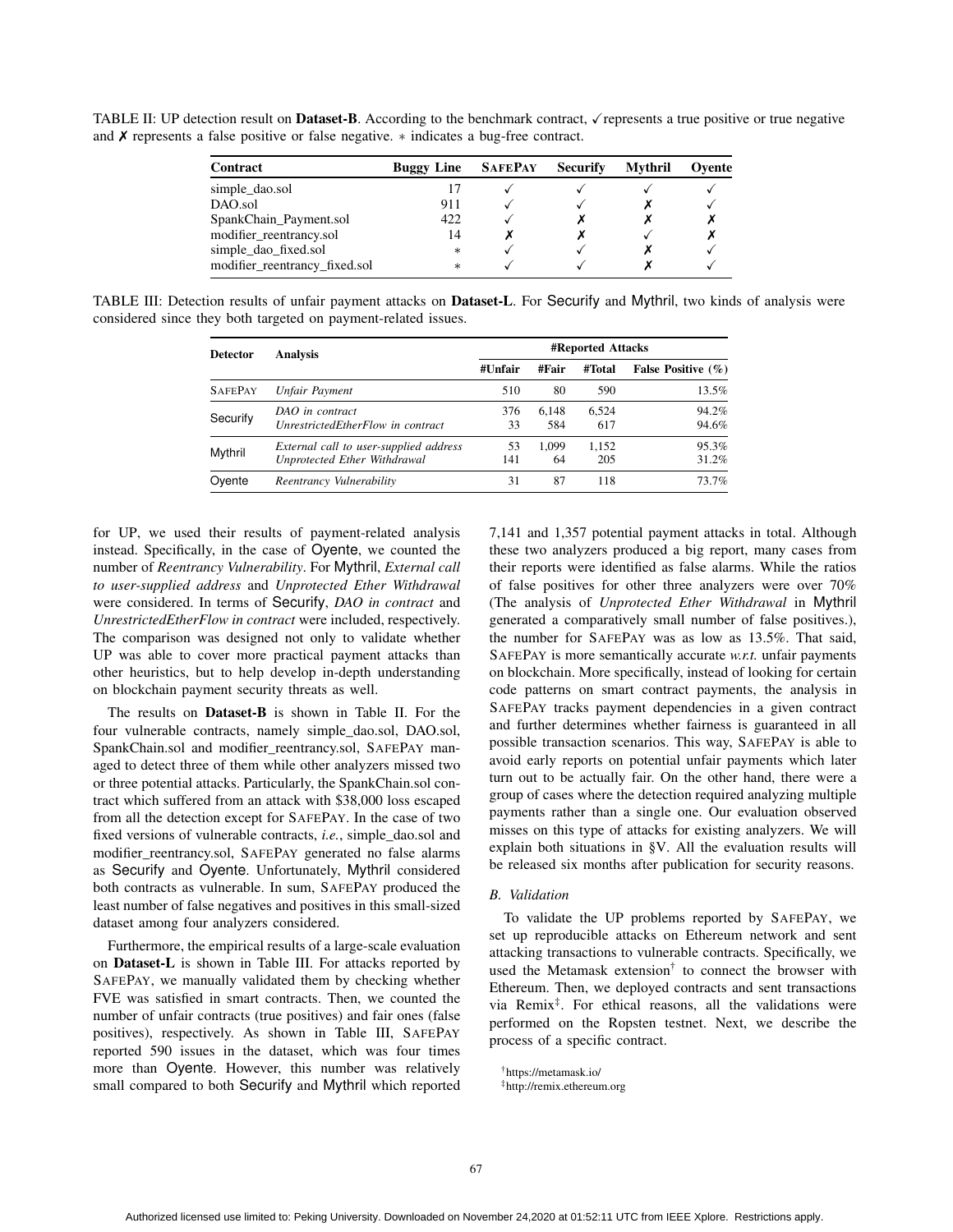```
1 contract Congress {
2 Proposal[] public proposals;
3 mapping (address => uint) public memberId;
4 address owner;
5 Ofunction ReconOwned() public {
6 owner = msg.sender;
7 }
8 modifier onlyOwner {
9 require(msg.sender==Owner);
10 \quad -111 }
12 ➁function addMember(address target) onlyOwner {...}
13 ➂function newProposal(...) onlyMembers returns (
         ProposalID) {
14 proposals.push(...)
15 }
16 ➃function executeProposal(uint p) public {
17 assert(proposals[p].call.value(p.amount)();
18 }
19 }
```
Fig. 5: A vulnerable smart contract with UP



Fig. 6: Attack transaction scenario of Figure 5

The contract in Figure 5 manifests an unfair payment at line 17 since proposals[p] is externally controllable. We simulated a UP attack on the Ropsten testnet as demonstrated in Figure 6. The attack transaction sequences are: (1) An attacker calls ReconOwned ➀ updates owner to him/herself. (2) An attacker invokes addMember② to include him/herself in the collection of members. This can work because the attacker is considered as an owner. (3) An attacker calls newProposal➂ to add him/herself into the proposals and get a proposalID from Congress. (4) An attacker uses the proposalID to execute executeProposal<sup>4</sup> and iteratively send ether to him/herself via the payment at line 17. The validation transaction has been confirmed on Ropsten at 0xcb3198c3dc8f6fb0487aba5ca8fca6364e0db9bcbd004cb632 f1eed1cb705faf.

### V. DISCUSSION

In this section, we present an explanation on representative cases and discuss on false positives/negatives of SAFEPAY.

TABLE IV: Representative cases.  $r_e$  and  $r_t$  denote recipients of ether and token payment, respectively.

| <b>Type</b>                   | Contract                                                             |
|-------------------------------|----------------------------------------------------------------------|
| Fixed $r_e$                   | Reservation                                                          |
| Arbitrary $r_e$ , Fixed $r_t$ | AkilosToken                                                          |
| Arbitrary $r_e$ and $r_t$     | <b>IKyberNetworkProxy</b><br>SpankChain_Payment<br><i>ShortOrder</i> |

#### *A. Representative Cases*

We highlight three representative types of contracts which we believe are important for designing an unfair payment analyzer, as in Table IV. Particularly, we use  $r_e$  and  $r_t$  to denote recipients of ether and token payment, respectively.

```
1 // 0xaaa6c933006e4d4b9a305015a69eed3d177fd355
2 contract Investment{
3 Crowdsale public ico = Crowdsale(0x0807....95b72a);
4 function buyTokens(uint _from, uint _to) {
5 ico.invest.value(amount)();
6 delete balanceOf[investors[i]]; }
```
# Fig. 7: *Fixed*  $r_e$  payment.

*Fixed*  $r_e$ . Consider the *ether* payment at line 5 of Figure 7, the function buyTokens allows an ether payment to a fixed address ico. Since the recipient is set at the time of contract creation, the payment is a fair one. Existing tools could be misled in this case due to the state update (line 6) following the payment.

```
1 //0x1da73fc09ea07781482994036a0eecc7e6952dfb
2 contract TydoIco {
3 constructor(address _coinToken, ....){
4 token = _coinToken; }
5 function refund(ISetToken set, ...) public {
6 msg.sender.transfer(weiAmount);
7 token.transfer(owner, balances[msg.sender]);
8 .... }
```

```
Fig. 8: Arbitrary r_e and fixed r_t pattern.
```
*Arbitrary*  $r_e$ , *Fixed*  $r_t$ . Figure 8 shows another fair payment pattern in function refund. Specifically, two payments are created at line 6 and 7. While the payment at line 6 transfers ether to a given address, the payment at line 7 sends token to a predefined recipient token. Based on FVE, the two payments are fair in SAFEPAY. However, existing analyzers report line 6 as a payment attack since the recipient msg.sender is dependent on transaction senders, leading to a false alarm.

*Arbitrary*  $r_e$  *and*  $r_t$ . Another representative case is a contract with multiple ether and token payments whose recipients are both arbitrary, as shown in Figure 9. Specifically, line 6 transfers *ether* to msg.sender, then a token payment is performed to token at line 8. In this case, a UP is triggered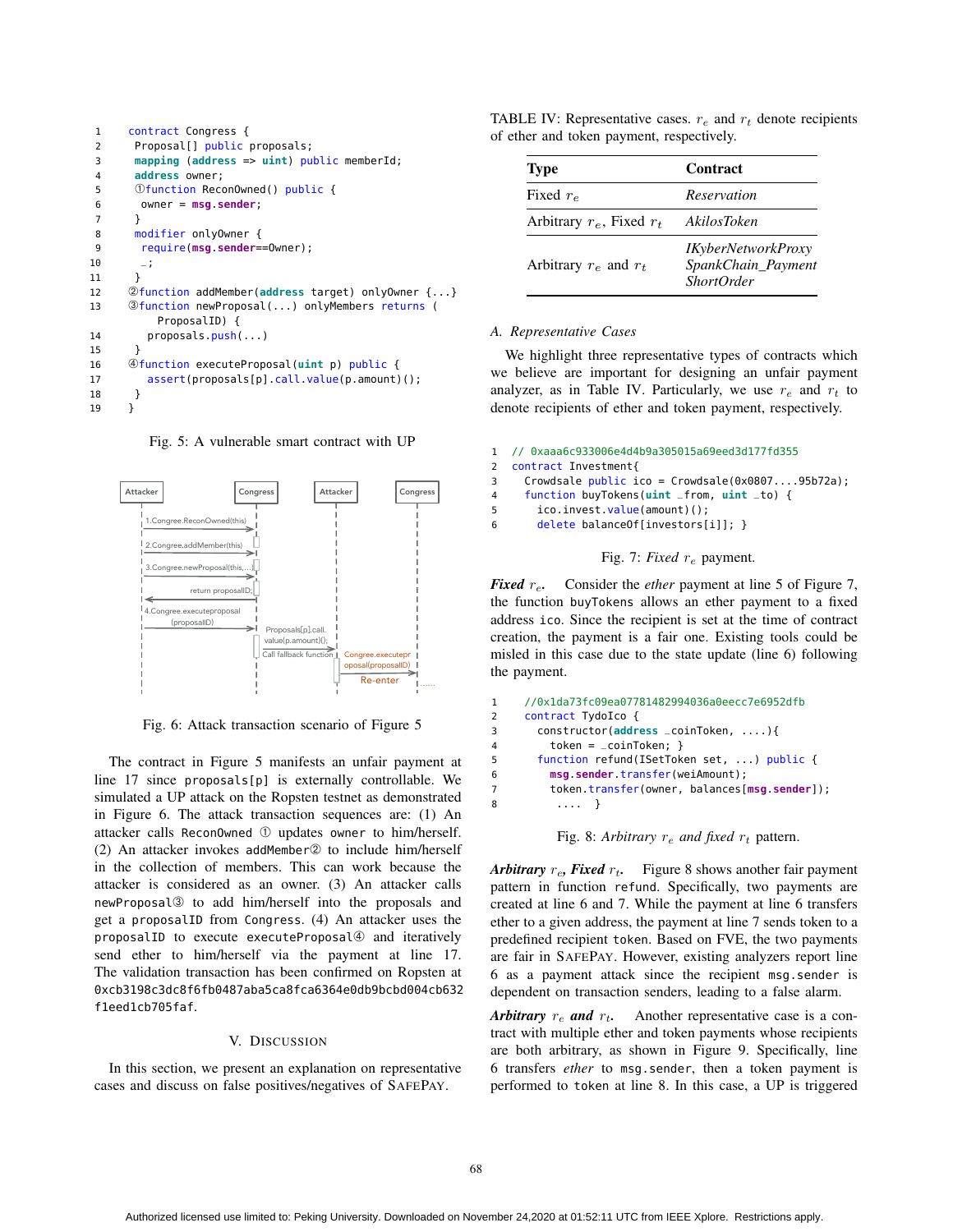```
1 //0xf91546835f756da0c10cfa0cda95b15577b84aa7
2 contract SetBuyer {
3
4 function buy(ISetToken set, ...) public {
5 if (address(this).balance > 0) {
6 msg.sender.transfer(address(this).balance);
7 }
8 require(token.transfer(msg.sender, ...); }
```
Fig. 9: Arbitrary  $r_e$  and arbitrary  $r_t$  pattern.

when the token blocks the token payment and repeatedly steals ether from the contract. In our evaluation, state-of-art analyzers considered the ether payment at line 6 as a potential attack because it pointed to an arbitrary recipient msg.sender. For the token payment at line 8, existing analyzers ignored it since the payments is associated with no ether and state updates followed. From the view of SAFEPAY, the UP in this contract is not equivalent to an unrestricted ether flow at line 6. The reason is the payment at line 6 is vulnerable only when the threat at line 8 is considered at the same time. In another word, given a secure token payment at line 8, line 6 becomes safe accordingly. Therefore, existing analyzers missed this unfair payment in the evaluation.

# *B. False Positives and Negatives of* SAFEPAY

SAFEPAY also has some limitations. While these limitations are not only challenging for SAFEPAY, but for all state-ofthe-art analysis tools. As shown in Table V, we summarized several classes of common patterns that we encountered. Such knowledge can greatly help the future work of researchers in this area.

TABLE V: Smart contracts expose SAFEPAY limitations

| <b>Type</b>                 | Contract            |
|-----------------------------|---------------------|
| Hash-based Sanity Check     | CompanyFundsWallet  |
| <b>Gambling Contract</b>    | casinoRoyale        |
| <b>Honeypot Contract</b>    | PinCodeMoneyStorage |
| Misunderstanding on Payment | AkilosIco           |

```
1 // 0x6e6f819299e7809ce744f37fae9f84fe38d95f1c
2 contract CompanyFundsWallet{
3 bytes32 keyHash;
4
5 function withdraw(string key) public payable {
6 if(keyHash == keccak256(abi.encodePacked(key))) {
7 msg.sender.transfer(address(this).balance); }
```
Fig. 10: Hash-based Sanity Check

Pattern 1: Hash-based Sanity Check. Some contracts use a hash function to check the authority of the caller, which cannot be captured by SAFEPAY and cause some false positives. Figure 10 shows a sample contract of this pattern. In function withdraw, it determines whether the user is an authorized user by checking whether the hash of the key is equal to the storage keyHash. It is difficult to identify such specific conditions for constraining the caller from a set of path conditions.

```
1 // 0x919b5284182c676d02a3d657379c4f6e9e65eefd
2 contract casinoRoyale {
3
4 function flipCoin() public payable {
5 require(msg.value > 1500);
6 uint value = RandomGen.random(10,uint8(msg.value));
7 if (value > 55) {
8 msg.sender.transfer(msg.value * 2); }
```
#### Fig. 11: Gambling Contract

*Pattern 2: Gambling Contract.* There are some special smart contracts, *e.g.* gambling contracts, their functions naturally do not satisfy the FVE. Figure 11 shows a famous gambling contract named casinoRoyale. The player can invoke flipcoin to play the game. The msg.value is used to generate the random number value in line 6. If the check of value in line 7 passes, the player will receive a double value reward in line 8. The only way to avoid false positives caused by such contracts is through analyzing the fairness in conjunction with the contract function.

```
1 // 0x9efc7a38552e63534a8e9b9558adabd73297f91d
2 contract PinCodeMoneyStorage {
3 address private Owner = msg.sender;
4 uint public SecretNumber = 95;
5
6 function Withdraw() public payable{
7 require(msg.sender == Owner);
8 Owner.transfer(this.balance); }
9 function Guess(uint n) public payable {
10 if(msg.value >= this.balance) {
11 if(n*n/2+7 == SecretNumber) {
12 msg.sender.transfer(this.balance+msg.value);
```


Pattern 3: Honeypot Contract. During our empirical analysis, we noticed a few cases flagged by SAFEPAY are honeypots, which means attackers might lose the ether if they exploit them. Figure 12 shows an example contract named PinCodeMoneyStorage. The attacker can easily calculate the n that satisfies the condition in line 11 and then get all ether by the payment in line 12, which clearly does not satisfied FVE. But the contract takes advantage of the fact that this.balance could be easily modified, such as invoking withdraw. As a result, the condition in line 10 will always fail and the transfer will never occur. Since the traps of smart contract honeypots vary in sophistication, it is hard to define heuristics to expose them from UP.

*Pattern 4: Misunderstanding on Payment.* Due to the specific identification of token payment, some UP are missed by SAFEPAY. Figure 13 shows a sample contract which holds a missed UP. Line 6 performs an *ether* payment to an arbitrary caller, and the following external call in line 7 will be considered as a token transfer since the token is a fixed